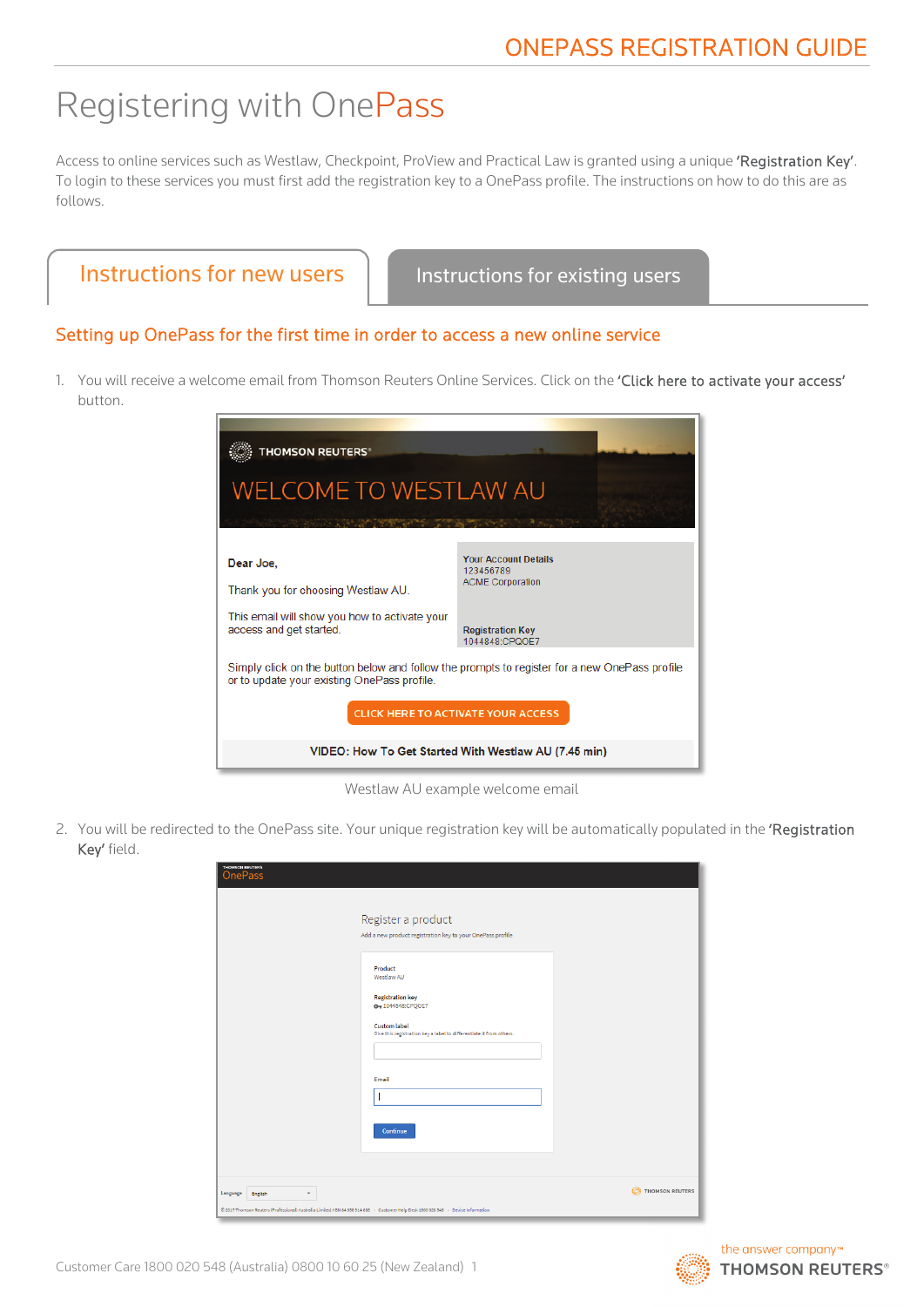## ONEPASS REGISTRATION GUIDE

3. You will then be required to enter your registration keys 'Custom Label' (e.g. Westlaw AU Personal Access), as well as your email address.

Note: *A custom label is a label that you assign to different registration keys added to your OnePass profile. So you are able to differentiate these by the labels you have assigned (e.g. Westlaw NZ Personal Access, Westlaw NZ Corporate Access).*

| THOMSON REUTERS<br><b>OnePass</b>                                                                                                                                                    |                                                                                                                                               |                 |
|--------------------------------------------------------------------------------------------------------------------------------------------------------------------------------------|-----------------------------------------------------------------------------------------------------------------------------------------------|-----------------|
|                                                                                                                                                                                      | Register a product<br>Add a new product registration key to your OnePass profile.                                                             |                 |
|                                                                                                                                                                                      | Product<br>Westlaw AU<br><b>Registration key</b>                                                                                              |                 |
|                                                                                                                                                                                      | Ow 1044848:CPQOE7<br><b>Custom label</b><br>Give this registration key a label to differentiate it from others.<br>Westlaw AU Personal Access |                 |
|                                                                                                                                                                                      | Email<br>onepass22@yopmail.com                                                                                                                |                 |
|                                                                                                                                                                                      | Continue                                                                                                                                      |                 |
| Language<br>English<br>$\overline{\phantom{a}}$<br>3 2017 Thomson Reuters (Professional) Australia Limited ABN 64 058 914 668 - Customer Help Desk 1800 020 548 - Device Information |                                                                                                                                               | THOMSON REUTERS |

- 4. After you click the 'Continue' button, OnePass will search for an existing profile with the same email address. If an existing profile cannot be found, you will be prompted to create a new OnePass profile.
- 5. To create a new OnePass profile, first complete the 'Personal Information' section. The 'Email Address' field will automatically be populated based on the email address you entered in step 3.

Note: *The additional Email Addresses option provides the capability to add another person or persons email addresses to the OnePass profile so they can assist in managing the OnePass profile.*

|                   | <b>Personal information</b>                                                                                                        |
|-------------------|------------------------------------------------------------------------------------------------------------------------------------|
| <b>First name</b> |                                                                                                                                    |
|                   |                                                                                                                                    |
| Last name         |                                                                                                                                    |
|                   |                                                                                                                                    |
| Email             |                                                                                                                                    |
|                   | onepass22@yopmail.com                                                                                                              |
| Confirm email     |                                                                                                                                    |
|                   | Additional emails (optional)<br>OnePass can send account notifications to others, such as administrators. Separate multiple emails |
| with commas.      |                                                                                                                                    |
|                   |                                                                                                                                    |

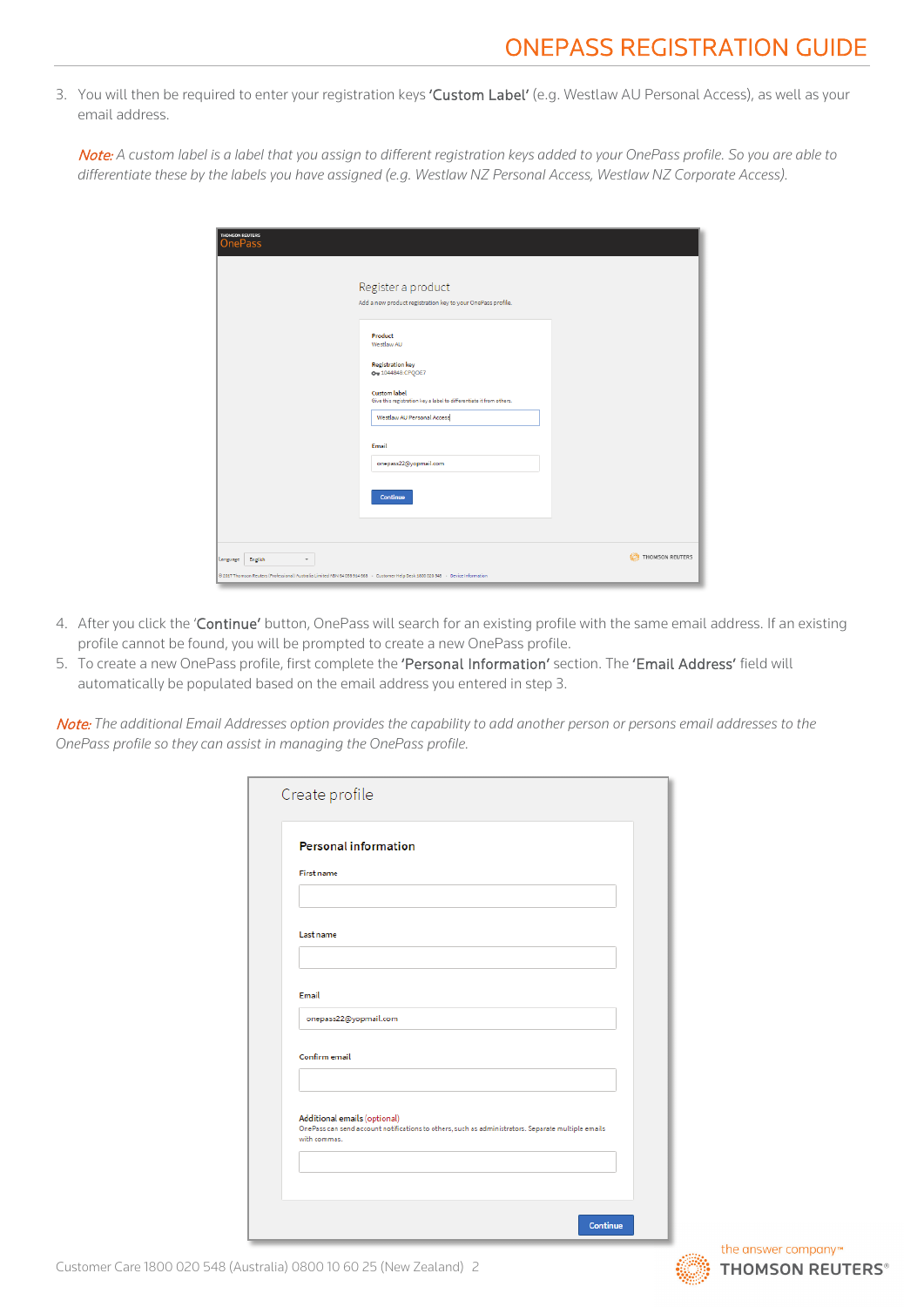6. You can then complete the 'Security' section. Please note the username and password requirements for OnePass below.

| Username Requirements            | <b>Password Requirements</b>                                                                                                     |
|----------------------------------|----------------------------------------------------------------------------------------------------------------------------------|
| - Between 8 and 70 characters    | - Between 8 and 16 characters<br>- Contain 3 of the below character classes                                                      |
|                                  |                                                                                                                                  |
| <b>Character Classes</b>         | <b>Character Classes</b>                                                                                                         |
| $-N/A$                           | - Upper Case (A,B,C)<br>- Lower Case (a,b,c)<br>- Numbers (1,2,3)<br>- Special Characters (@,-,H,\$)<br>- Other V=Characters (Æ€ |
| <b>Notes</b>                     | <b>Notes</b>                                                                                                                     |
| - The username is case sensitive | - The password is case sensitive                                                                                                 |

| Create profile                                      |               |
|-----------------------------------------------------|---------------|
| <b>Security</b>                                     |               |
| <b>Username</b><br>Your username is case sensitive. |               |
| onepass22@yopmail.com                               |               |
| Your username meets requirements.                   |               |
| Password                                            |               |
|                                                     | Show Text     |
| Your password meets requirements.                   |               |
| Confirm password                                    |               |
|                                                     | Show Text     |
| <b>Security question</b>                            |               |
| What is your city of birth?                         |               |
| Answer                                              |               |
| Sydney                                              |               |
|                                                     |               |
|                                                     |               |
| Back                                                | <b>Create</b> |

7. You will then be taken to the 'Registration Complete' screen, which will inform you that your OnePass profile was successfully created and the relevant registration key added. You can now log in to your Thomson Reuters Online Service.

| THOMSON REUTERS<br><b>PRODUCTS</b><br><b>OnePass</b> | <b>PROFILE</b><br><b>SECURITY</b>                                                                                                                                                                                                                                           | Hi, Joe Sign out |
|------------------------------------------------------|-----------------------------------------------------------------------------------------------------------------------------------------------------------------------------------------------------------------------------------------------------------------------------|------------------|
|                                                      | registration complete<br>Your OnePass Profile has been successfully created or updated.                                                                                                                                                                                     |                  |
|                                                      | <b>Westlaw AU</b><br><b>Custom label</b><br>Westlaw AU Personal Access<br>Email<br>onepass22@yopmail.com                                                                                                                                                                    |                  |
|                                                      | Two-step authentication<br>Two-step authentication keeps your profile secure by requiring a code in addition to your<br>normal password. This acts as an extra layer of security to ensure no one else is able to<br>access your profile.<br>Set up two-step authentication |                  |
| Language<br>English<br>$\overline{\phantom{a}}$      | @ 2017 Thomson Reuters (Professional) Australia Limited ABN 64 058 914 668 - Customer Help Desk 1800 020 548 - Device Information                                                                                                                                           | THOMSON REUTERS  |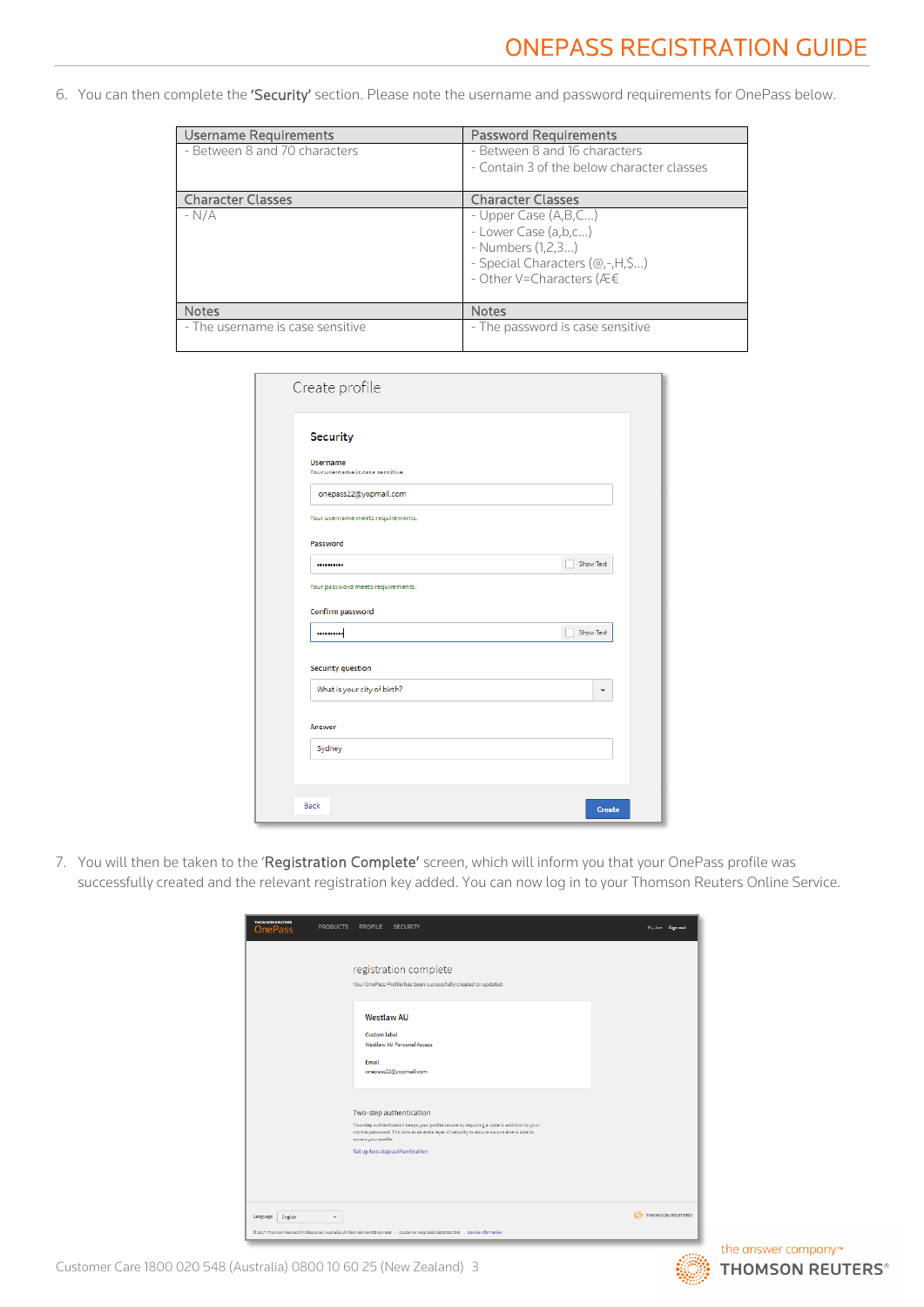#### <span id="page-3-0"></span>Updating an existing OnePass profile to be linked with a new registration key or online service

1. You will receive a welcome email from Thomson Reuters Online Services. Click on the 'Click here to activate your access' button.



2. You will be redirected to the OnePass site. Your unique registration key will be automatically populated in the 'Registration Key' field.

| THOMSON REUTERS<br><b>OnePass</b>                                                                                                 |                                                                                                                                                                    |                           |
|-----------------------------------------------------------------------------------------------------------------------------------|--------------------------------------------------------------------------------------------------------------------------------------------------------------------|---------------------------|
|                                                                                                                                   | Register a product<br>Add a new product registration key to your OnePass profile.                                                                                  |                           |
|                                                                                                                                   | Product<br>Westlaw AU<br><b>Registration key</b><br>0-1044848:CPQOE7<br><b>Custom label</b><br>Give this registration key a label to differentiate it from others. |                           |
|                                                                                                                                   | Email                                                                                                                                                              |                           |
| Language<br>English<br>$\overline{\phantom{a}}$                                                                                   | Continue                                                                                                                                                           | <b>CO</b> THOMSON REUTERS |
| 8 2017 Thomson Reuters (Professional) Australia Limited ABN 64 058 914 668 - Customer Help Desk 1800 020 548 - Device Information |                                                                                                                                                                    |                           |

3. You can then enter your Registration Keys 'Custom Label' ( e.g. Westlaw AU Personal Access), as well as your email address.

Note: *A custom label is a label that you assign to different registration keys added to your OnePass profile. So you are able to differentiate these by the labels you have assigned (e.g. Westlaw NZ Personal Access, Westlaw NZ Corporate Access).*

| <b>OnePass</b>                    |                                                                                                                                                                                                   |                 |
|-----------------------------------|---------------------------------------------------------------------------------------------------------------------------------------------------------------------------------------------------|-----------------|
|                                   | Register a product<br>Add a new product registration key to your OnePass profile.                                                                                                                 |                 |
|                                   | Product<br>Westlaw AU<br><b>Registration key</b><br>Ow 1044848:CPQOE7<br><b>Custom label</b><br>Give this registration key a label to differentiate it from others.<br>Westlaw AU Personal Access |                 |
|                                   | Email<br>onepass22@yopmail.com<br>Continue                                                                                                                                                        |                 |
| Language<br>English<br>$\check{}$ |                                                                                                                                                                                                   | THOMSON REUTERS |